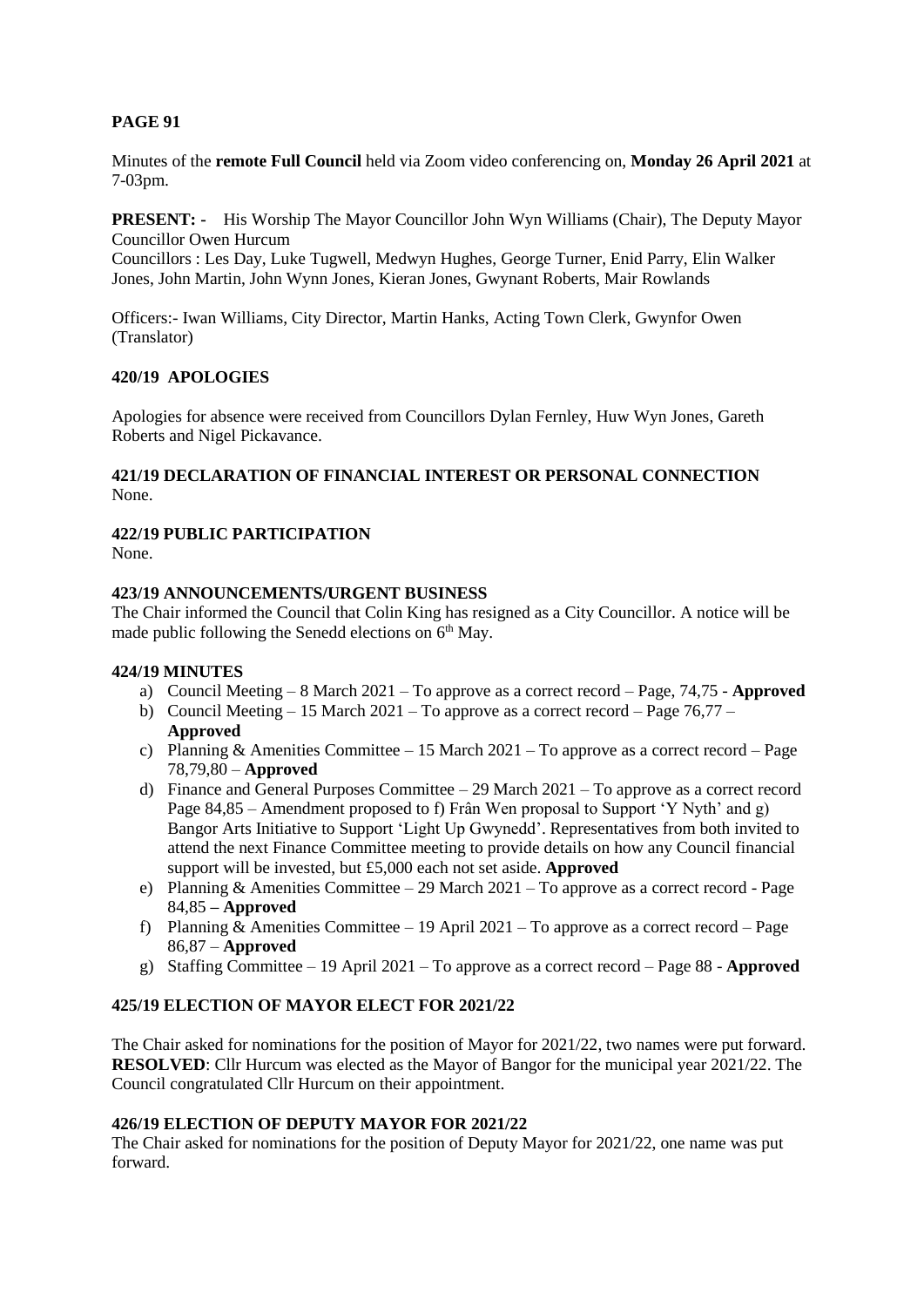**RESOLVED**: Cllr Gwynant Roberts was elected as the Deputy Mayor of Bangor for the municipal year 2021/22. The Council congratulated Cllr Roberts on his appointment.

## **427/19 CITY DIRECTOR'S UPDATE**

- **Governance and Structure Working Group**: The City Director informed the Council that a Working Group, including six members, met on 16<sup>th</sup> and 23<sup>rd</sup> April to discuss the future governance of the Council and agree on a new committee structure. A proposal was shared with the Council and included two new Executive Committees: Assets, Resources and Projects (10 members) and Governance, Staffing and Finance (10 members). Council members would be divided between these committees, with at least one member from every ward on both committees.

For the Planning Committee, it was also proposed to have 10 members on the Committee. The Planning Committee would only meet to discuss strategic applications (on the same evening as another Council/Committee meeting), with the City Director emailing members for any comments/observations on procedural applications before submitting these to Gwynedd Council. Where a Council member is not a member of one of these committees, then that member could attend the meeting and speak on a particular agenda item. However that member would not have a vote. Chairs and Deputy Chairs for these three committees would be voted by Committee members at the first Committee meeting, and they would serve a maximum of two years. It was proposed that a review of the new structure is undertaken after six months. **RESOLVED**: The new Council governance and committee structure was approved, with 10 votes in favour.

- **Meeting schedule 2021/22:** The City Director had shared a provisional timetable with members prior to the Council meeting, and based on the new committee structure previously discussed. It was suggested that the schedule is approved at the Annual Meeting. **RESOLVED**: Meeting schedule for  $2021/22$  to be approved at the Annual Meeting on  $10<sup>th</sup>$  May.
- **Covid-19: Future use of Penrhyn Hall**: The City Director informed the Council that Welsh Government guidelines mean that from  $3<sup>rd</sup>$  May, organised indoor activities for adults can recommence for up to 15 people. Up to 15 people can therefore attend the Annual Meeting in Penrhyn Hall on  $10<sup>th</sup>$  May, with others joining remotely via Zoom. From  $17<sup>th</sup>$  May, limits on organised activities increases to 30 people indoors. In line with the work of the Governance and Structure Working Group, the City Director suggested that future Council meetings are held in Penrhyn Hall, with future Committee meetings continuing via Zoom. For Council meetings, a hybrid format was proposed i.e. some members in Penrhyn Hall with others joining via Zoom. The City Director added that discussions with the translator would be needed to work out how translation arrangements would work in a hybrid setting.
- **Return of Bangor Outdoor Market**: The City Director informed the Council that discussions are taking place with stallholders regarding the return of an outdoor market around the Tower Clock, working towards a June date.
- **CCTV agreement with Gwynedd Council**: The City Director informed the Council that a three year Service Level Agreement (SLA) with Gwynedd Council had been received, along with a request to cover the annual £8,830 costs for the CCTV network in Bangor. The Council discussed whether mobile CCTV facilities could be introduced to different parts of Bangor, reacting to any incidents of crime or anti-social behaviour in particular areas. CCTV coverage for the Pier was also suggested. **RESOLVED**: The City Director to sign the SLA on behalf of the Council, agree to cover the annual costs and to make enquiries regarding mobile CCTV facilities and coverage for the Pier.
- Mayor Twitter Account proposal: The City Director presented the proposal to the Council. A Twitter Account would be a new way for the Council to communicate its work with the public and promote its achievements along with positive developments taking place in Bangor. The Deputy Mayor added that the account would be fully bilingual and apolitical, and would be there for future Mayors to use. It was suggested that a Bangor City Council Twitter account could be another option, rather than solely for the Mayor. It was also suggested whether a Bangor City Council Facebook account would be an and/or option. The proposal to have Bangor City Council